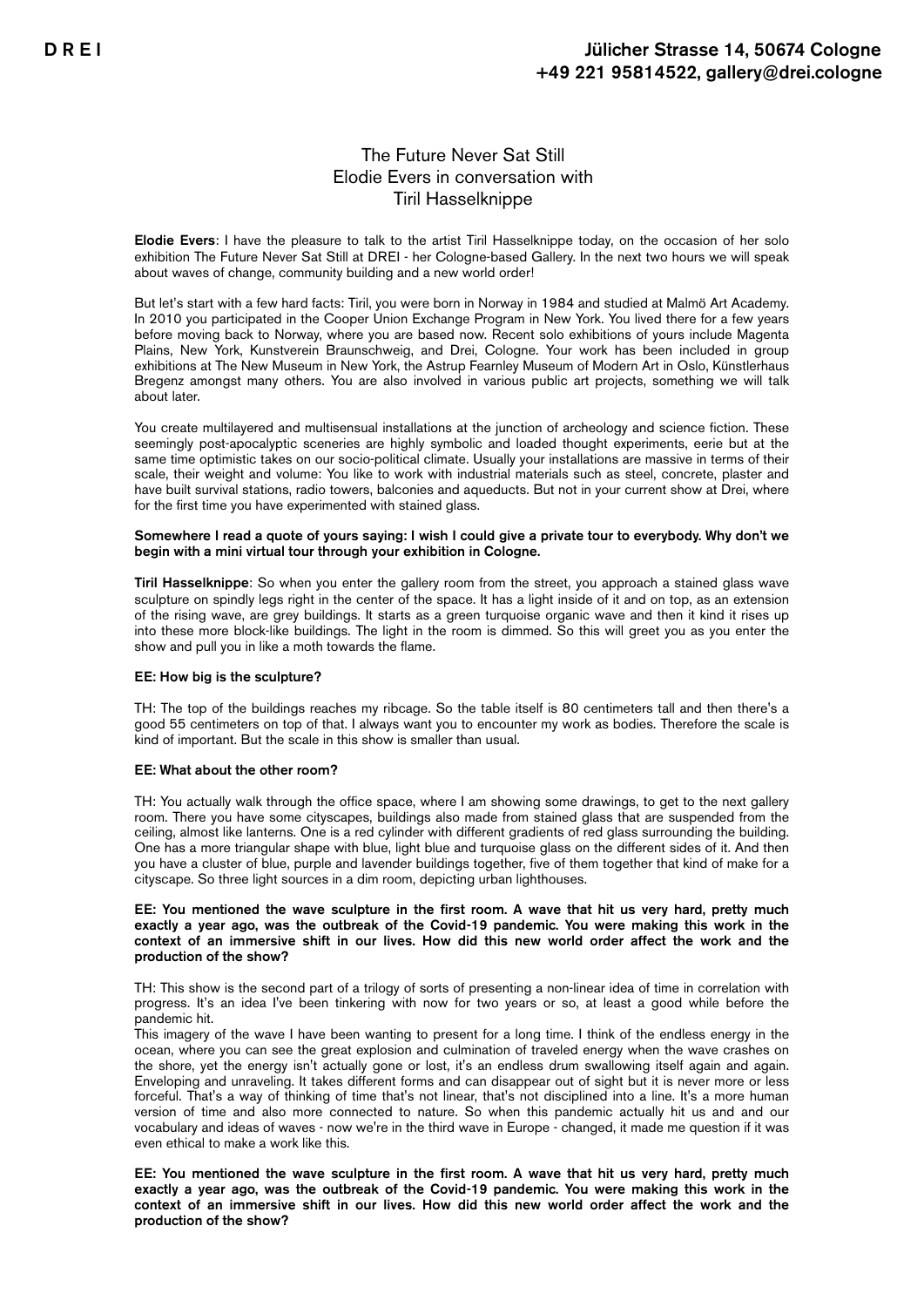TH: This show is the second part of a trilogy of sorts of presenting a non-linear idea of time in correlation with progress. It's an idea I've been tinkering with now for two years or so, at least a good while before the pandemic hit.

This imagery of the wave I have been wanting to present for a long time. I think of the endless energy in the ocean, where you can see the great explosion and culmination of traveled energy when the wave crashes on the shore, yet the energy isn't actually gone or lost, it's an endless drum swallowing itself again and again. Enveloping and unraveling. It takes different forms and can disappear out of sight but it is never more or less forceful. That's a way of thinking of time that's not linear, that's not disciplined into a line. It's a more human version of time and also more connected to nature. So when this pandemic actually hit us and and our vocabulary and ideas of waves - now we're in the third wave in Europe - changed, it made me question if it was even ethical to make a work like this.

# EE: What do you mean by "if it was ethical"?

TH: To co-opt something that's now omnipresent in our everyday vernacular. We're talking about something that is descriptive of an ongoing societal trauma. It doesn't hit everyone in the same way. Vulnerable populations are more vulnerable than ever. So is it even ethical to use this metaphor to present something like how time intersects with change and progress? I have been working for a decade with ideas of the breakdown or the achilles heels of our democracy and the ways that things can fall apart. When things actually do fall apart on this massive scale, it feels very strange to make work. You never want to be correct about any negative projections about humanity. My work has previously circled around hygiene and entropy, the collapse of democracy, who gets to be included and who gets to be excluded in being taken care of and so on. This pandemic has been a real mindfuck.

## EE: The tone of this show is tremendously different compared to previous shows of yours. Can you talk about the choice of material and the fragility and vulnerability that it stands for as opposed to previous work that you've done.

TH: Yeah, I've always wanted to be immersive and convincing about my presentation, to really take you there physically. I think of my shows as a stage or a set and you're the protagonist moving through it, that's always how I envision it, through the eyes and the body of the visitor. I really want people to feel and think at the same time. I've always made this analogy that, you know, different artists can play different instruments in a symphony. Some people are great at the flute and some people are great at the trumpet or a cello. I always wanted to just come in as a gong and do a big bang. And in this time and space that has transpired in the last year, I simply wanted to turn the volume down and inhabit a more vulnerable space. Vulnerable also in scale and material. The technique of stained glass is already so fragile and transparent, literally. It also corresponded to my experience of walking around in the city during lockdown and being so isolated from others, but also seeing existence through the lights in their windows. This very familiar scene that you have seen a million times over, people in their apartments cooking dinner or watching TV. The vantage point of the street had changed so much conceptually because you knew that you had no access to these people in an entirely different way than before. There are empty buildings in the show but it's really about this idea of seeing the light in the window of somebody else's apartment, almost like seeing a lighthouse on the coastline. It's a presence.

# EE.: The title of your show, "The Future Never Sat Still", reminds me of an unruly child at the table.

TH: Exactly. I thought about the the future, almost like a person and how we can't really control it. Like the future was the person at the table sitting there with us and then it just got up from the table and we weren't ready for that!

# EE: A clash with our human-centric ideas.

TH: Yes, it has its own opinions and agency, so to speak.

EE: You already mentioned that this work is part two of a trilogy that deals with the relation between time and progress. Part one is the piece Solar Dance of City Kernel from 2019. It is basically a steel maze with curved edges that is open at the top and the outside parts are higher than the inside, thus suggesting a protective function. It reminds one of a medieval city or a fortress. Orange lights and a fog machine create a strangely futuristic and yet historical atmosphere. Which concept of time were you suggesting with that work?

TH: I wanted to propose a city built in a different mindset. We are used to our streets and city centers to - at least in more modern times -, being built in a grid or linear way. I was thinking that maybe we make this grid not only for practical reasons, but because our idea of time is linear. So I thought what if you had a world, a place, a society who thought of time not as linear, but as more circular, even elliptical. In this case maybe they would even build their cities in a totally different fashion. So this city model, so to speak, is like an ellipsis.

# EE: So you suggest that a more circular city would have an effect on our way of thinking and being in the world?

TH: I guess it's a thought experiment to share with the audience that comes to see the show.

I was thinking how the idea of the future has changed a lot in recent years, even before this pandemic. I think it's connected to this Western capitalist ideology, our religion in many ways, that, as long as we just keep buying stuff, the future is always going to be better. More democracy, better science, better technology and medicine. The future was not something to be feared. We got to exist on autopilot, with no real responsibility of our role in the future. I think we have come to have to face a lot of things in the last few years which are imperative to deal with for the sake of our collective future(s). I was thinking how for long stretches of time, so maybe the flanks of this ellipsis I'm talking about, there's not much change and that's good and bad.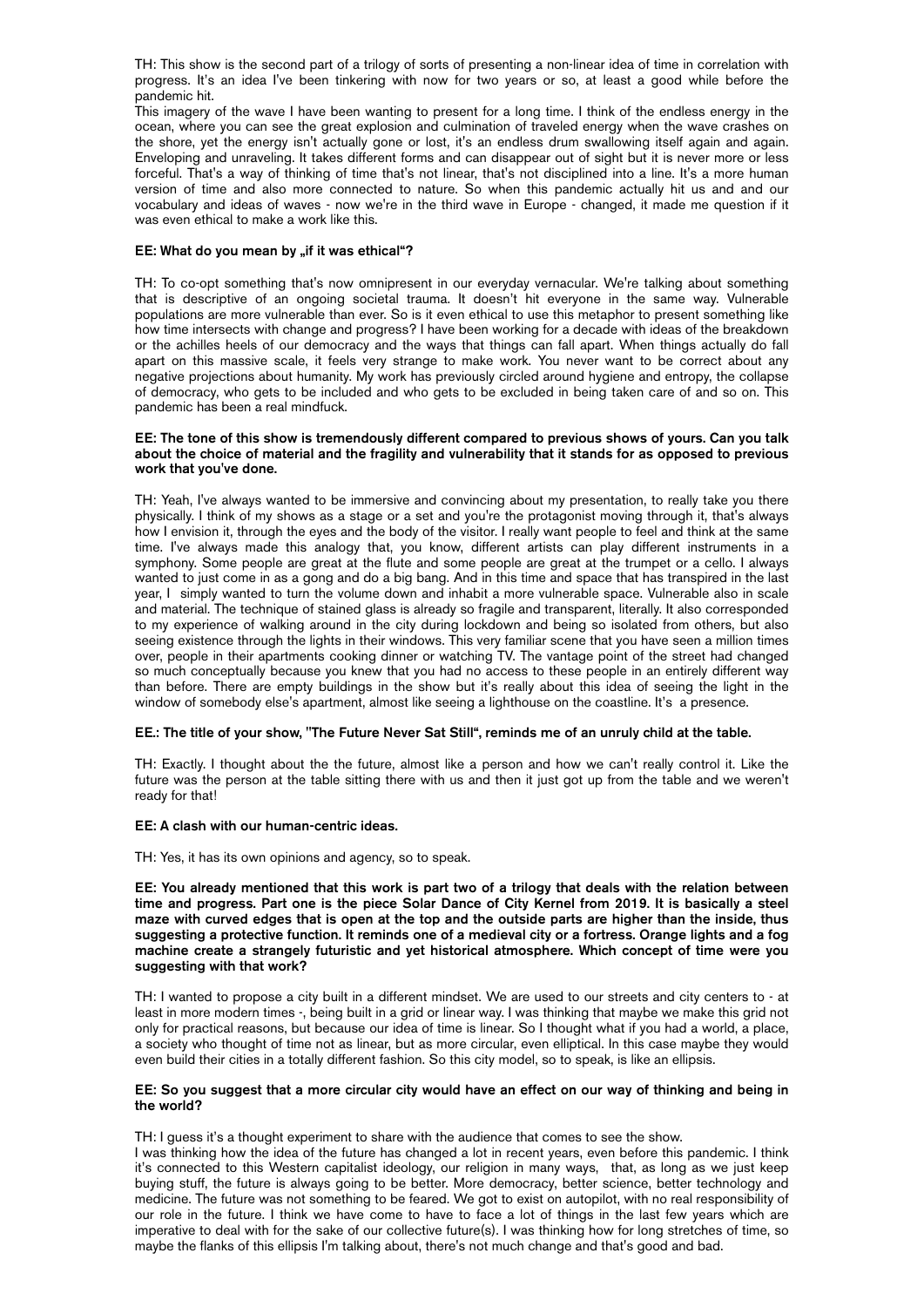The curve of change isn't very angled and it gives us a sense of dependency and of false security, possibly. A lulling. But then you get into these moments in time, where you hit the corner and everything shifts direction and it feels like an upheaval and it can be either immensely productive or immensely unproductive, or both. But change is definitely happening in this period that we've been going through now, which is not the first time in history where you have a sharp turn and a lot of uprooting taking place in a short amount of time. And so that's how I was thinking, sort of rationalizing, sort of trying to put things into perspective, that it's not a linear progression, it's not going up or down, it's not even a pendulum. It's an echoing of these sociopolitical issues that if not actually dealt with, are just going to keep reappearing, keep wreaking havoc.

# EE: And what is your proposal for the third part of the trilogy? Is that something still in the making?

TH: Yeah, I mean, it's still in the making in terms of it hasn't manifested itself in a show yet. But the idea is more in the line of parallel time, multiverses, similar and dissimilar things happening in different places. All that is connected to the quote by the author William Gibson; the future is already here, it's just not distributed very evenly . Actually going more into the sameness and the difference of the lived experience dividing populations, but also even in a more science fiction sphere of the different outcomes of similar problems. The multiple futures awaits.

#### EE: Something that is equally uncontrollable is our bodies. On a personal level, you were also occupied with a sharp turn. You were diagnosed with fibromyalgia in 2017, a disorder characterized by pain all over the body and accompanied by many different symptoms such as fatigue, sleep, memory and mood issues. I assume that you had been going through a lot already before you were diagnosed. How did you finally get the diagnosis?

I had previously gone to many different doctors and specialists over the years for the many individual symptoms, and no one had put them in correlation with each other, that they were interconnected. But I was going through an especially intense flare and I was feeling and thinking that I was dying, that my whole body was shutting down and I wouldn't have much time. I actually thought I was dying most of my twenties and it was a very heavy mindset to have. My relationship with art was always shaped by thinking I had a finite amount of time left. The pain was just so burning, so radiating, I felt my cells were dying. In 2017 I went to a doctor at The Cleveland Clinic and presented all of my symptoms, and after tests ruling out other illnesses I finally got my diagnosis of fibromyalgia.

# EE: Do you remember the moment where you felt something was different with you?

TH: Yes, I do. As a young child I had extremely excruciating growing pains for instance. Which were probably growing pains, but filtered through this nerve disorder, so it's amplified to the max. And with it and many other symptoms, I was told that was normal – everybody has it. I mean, this was not purposefully done by my surroundings, but it becomes a gaslighting chain of events that makes you think that you're just bad at dealing with any pain or life in general. I internalized a lot of shame around the experience in my body and of feeling weak, of feeling like I couldn't handle stuff that everybody else handled. And I also have memories of migraine attacks as a small child which were very intense. But when your surroundings think you're complaining about a mild headache, one's experience of living gets conflated with being in pain. I feel a lot of empathy and sadness over the young child that didn't have the vocabulary for all this pain.

#### EE: And that didn't get the care that it needed so badly…

TH: Being so misunderstood that you start to misunderstand yourself and your whole perception of yourself is fundamentally warped. So there's a lot of shame built into it and I grew up in a family where illness and chronic illness in particular were some of the worst things you could have, like it's your own fault. A flawed character.

#### EE: It's much connected to what you said earlier about a concept of time where everything always gets better and where wellness has to be the standard mode of being. Sick bodies don't fit into the neoliberal regime.

TH: Exactly and that's not only the case in my family, it is the prevalent idea in our society that you're not worthy if you're not a highly functioning member of society by having a full time job, earning your share, by being as capable of doing anything as anyone else. And if you're less able, if you're less high functioning, you're less worthy. Possibly entirely unwanted by society. This is ableism.

# EE: It reminds me so much about what the artist, musician and writer Johanna Hedva says in her Sick Women Theory: You don't need to be fixed, my queens, it's the world that needs fixing.

TH: Exactly this, and it's still a process for me. You can agree with something so fully, like I agree with that statement with my whole being, and I can still have internalized shame around my condition. It was such a relief to get a diagnosis, but it was also extremely difficult to have to face the reality and permanence of it and realize that it wasn't something transient that would go away with treatment. It is part of me and it has been a part of me and it will be a part of me. This has been difficult to come to terms with.

# EE: Do the symptoms come in waves or are they always there?

I would say it's both. A presence all the time and it comes in waves. So there's a baseline of fatigue and pain and all kinds of other symptoms, like sleep disturbances and mood issues and cognitive issues, chronic migraines etc. But then I have waves, or flares as you call it in fibromyalgia, where your symptoms in a period of time get much, much worse and your ability to function gets decreased. I can handle the baseline fairly well, the flares are more difficult to handle. Both handle as a person having to deal with it and then, of course, as an artist, and a professional meeting deadlines etc. So I'm never pain-free, but the amount of pain has different volume and impact levels.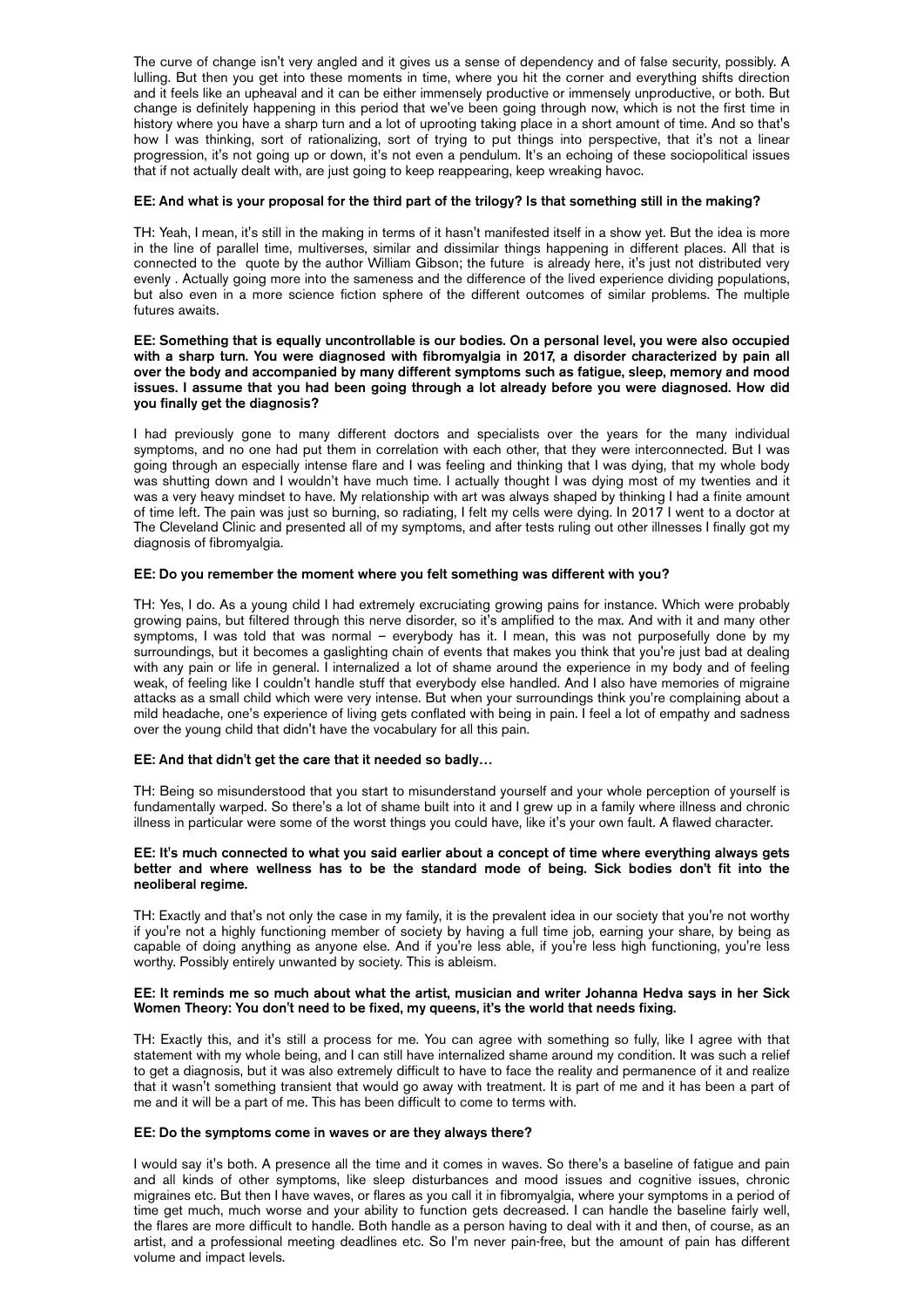#### EE: How have your surroundings responded when you started talking about it?

TH: That's a tricky question, because I guess it was side by side of myself understanding it, and it's a hard thing to explain and it's a hard thing for others to really grasp. And I think because of my personality, people keep forgetting about it. It's kind of an awkward thing to keep reminding people that I'm actually quite sick and not just sick at the moment, but sick permanently. It's difficult for people to see me when I'm energetic and then understand that that half an hour of conversation will then lead me to have to rest for a day.

#### EE: How do you cope?

TH: The day after I got my diagnosis, by random timing, I adopted my rescue dog, Saga, who is the most amazing dog. But we've had to be really patient with her because of her past trauma. And I have realized through working on building her confidence and improving her quality of life that there were some parallels there. This patience and empathy had to extend to myself also.

## EE: In a previous conversation that we had, you mentioned that you are a sheer believer when it comes to art. What do you mean by this?

TH: I was 19 when I discovered what contemporary art is and it was a revelation! I went to this art program because I was fond of drawing and painting. I had not graduated from high school, so I couldn't go to university. So it was a bit of a gap year type of art program thing. I had this art history teacher teaching us about everything from the time of the 50s until the early 2000s. And she was so incredibly enthusiastic. It really hit my heart. I thought that contemporary art was the intersection of philosophy, critical theory and collective thinking, and visual output and creation. And I just thought, whoa, I can't believe this exists. I thought it was the most magical thing of all time. And so I really fell deeply in love with it. And I still feel that way. So yes, I think that I approach it very much like a believer.

## EE: You are involved with many other projects beyond the white cube, especially with public art projects. Let's speak about your new work for the Norwegian School of Economics in Bergen. It looks like a bronze version of the sculpture we talked about, Solar Dance of City Kernel. Why did you suggest this piece for this particular context?

TH: I was contacted by the Office for Public Art in Norway who had in turn been contacted by the School of Economics because they wanted to have a public artwork at their campus. Previously, I've always had a relatively easy connection to the public art space that I've done work for, and this is my fifth public artwork in seven years. The School of Economics felt quite far away from my world as an artist. Therefore I was wondering how to enter it. But if you really think about it, there is an immense privilege in being able to "talk to" people who are different from you and not only preaching to your own choir. It's possible we have a lot of common ground, this particular audience and I. But if we didn't, maybe it's more important than ever to exchange some ideas. For me the work Solar Dance of City Kernel is also connected to regulations that were in place in Scandinavia from the early nineteen hundreds onwards. It constituted of several building codes that ensured that there would be a certain amount of light falling into every single unit, every single apartment, every single room, so that nobody would live in complete darkness and nobody would have all the access to the light.So they would have to be able to calculate how many hours of sunlight each unit would have. And they couldn't build a building that was facing north or have the buildings too close together because it was considered, especially in Scandinavia, where there's a lack of light half of the year, that it would really be detrimental to people's living experience. This code has been thrown out recently.And it's only been thrown out because it's not profitable, so it's a casualty of capitalism. I thought that it could be like an important example, an important thought experiment for the people who are studying finance and models of growth and profit. It's located outside on what they call their "sun terrace", which I thought was a nice connection.

#### EE: Is there any information that goes with it? Considering the complexity of your works and the many ideas that go into it, this must be a huge topic for you.

TH: There will be a permanent sign close to the sculpture that gives basic information, almost like you have in the gallery with a press release. So the whole statement about the private tours to everyone, it's both that I have so much that I want to talk about to a viewer, but also that I really believe in the back and forth, and in their perception being valid and important to the work. Sometimes with the plaque or press release being very prescriptive and brief, I feel a bit like I'm missing out on the perspective of the viewer.

EE: I was amazed by the little educational videos that you post on Instagram. I remember one where you're sitting on the stairs in front of your New York apartment or studio with your welding helmet on and you are welding a sculpture. You explain every single step from the welding itself to how to hold the different parts, how to change the wire and the gas and you explain it as if you were making a coffee. I felt great pleasure in watching a woman working with these materials that are still so maleassociated. And I think it really demystified the whole thing extremely. Why do you make them?

TH: I find it so rewarding to make these little, very casual but earnest productions of how-tos. When I entered sculpture, I don't know if it was late, but I was already at the academy, I had already done a lot of work. I was like a complete novice approaching the three dimensions, I had no prior knowledge. I was an amateur, so to speak, and that opened up so much freedom to play and for invention. But at the same time, I felt the difficulty in learning while feeling like I wasn't allowed to inhabit that space, and that can be real however you identify as a person.